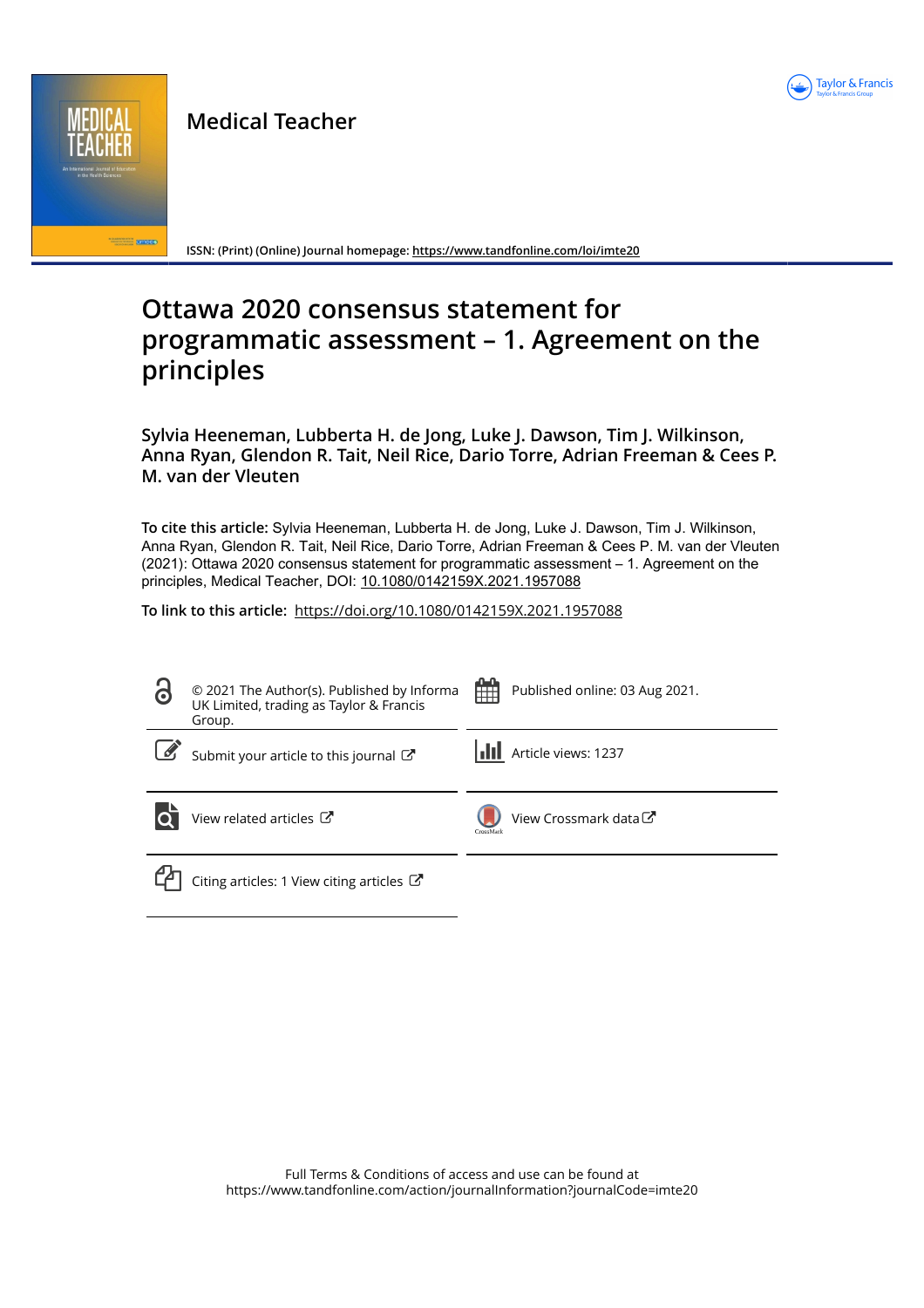Agreement on the principles

# **a** OPEN ACCESS **a** Check for updates Ottawa 2020 consensus statement for programmatic assessment – 1.

Sylvia Heeneman<sup>a</sup>, Lubberta H. de Jong<sup>b</sup>, Luke J. Dawson<sup>c</sup>, Tim J. Wilkinson<sup>d</sup> D, Anna Ryan<sup>e</sup>, Glendon R. Tait<sup>f</sup>, Neil Rice<sup>g</sup> (D, Dario Torre<sup>h</sup> (D, Adrian Freeman<sup>g</sup> and Cees P. M. van der Vleuten<sup>i</sup>

<sup>a</sup>Department of Pathology, School of Health Profession Education, Maastricht University, Maastricht, The Netherlands; <sup>b</sup>Department of Population Health Sciences, Faculty of Veterinary Medicine, Utrecht University, Utrecht, The Netherlands; <sup>c</sup>School of Dentistry, University of Liverpool, Liverpool, UK; <sup>d</sup>Education Unit, University of Otago, Christchurch, New Zealand; <sup>e</sup>Department of Medical Education, Melbourne Medical School, University of Melbourne, Melbourne, Australia; <sup>f</sup> MD Program, Department of Psychiatry, and The Wilson Centre, University of Toronto, Toronto, Canada; <sup>g</sup>College of Medicine and Health, University of Exeter Medical School, Exeter, UK;<br><sup>h</sup>Dopartment of Medicine, Uniformed Services University of Health Sciences, Bethorda, MD, Department of Medicine, Uniformed Services University of Health Sciences, Bethesda, MD, USA; <sup>i</sup> Department of Educational Development and Research, School of Health Profession Education, Maastricht University, Maastricht, The Netherlands

#### **ABSTRACT**

#### **KEYWORDS**

Taylor & Francis

Introduction: In the Ottawa 2018 Consensus framework for good assessment, a set of criteria was presented for systems of assessment. Currently, programmatic assessment is being established in Programmatic assessment; curriculum; feedback; decision-making; teachers; learners

an increasing number of programmes. In this Ottawa 2020 consensus statement for programmatic assessment insights from practice and research are used to define the principles of programmatic assessment. Methods: For fifteen programmes in health professions education affiliated with members of an

expert group ( $n = 20$ ), an inventory was completed for the perceived components, rationale, and importance of a programmatic assessment design. Input from attendees of a programmatic assessment workshop and symposium at the 2020 Ottawa conference was included. The outcome is discussed in concurrence with current theory and research.

Results and discussion: Twelve principles are presented that are considered as important and recognisable facets of programmatic assessment. Overall these principles were used in the curriculum and assessment design, albeit with a range of approaches and rigor, suggesting that programmatic assessment is an achievable education and assessment model, embedded both in practice and research. Knowledge on and sharing how programmatic assessment is being operationalized may help support educators charting their own implementation journey of programmatic assessment in their respective programmes.

## **Background**

In 2010, the Ottawa conference produced a set of consensus criteria for good assessment (Norcini et al. 2011). It was recognised that a similar set of criteria would be needed for systems of assessment, which goes beyond single assessments, and systematically combines a series of individual measures that are subsequently integrated to provide evidence for a certain purpose, e.g. a decision for graduation or promotion to a subsequent year. Therefore, in the Ottawa 2018 consensus framework, a separate framework applying to systems of assessment was presented (Norcini et al. 2018). As described in the Ottawa 2018 consensus, systems of assessment can have various formats. A system can consist of a series of assessments, combined with other information, to facilitate a multilayered decision, e.g. admission and licensure systems. Other systems of assessment prioritise educational and instructional design approaches, such as progress testing and programmatic assessment (Norcini et al. 2018).

Programmatic assessment was introduced by van der Vleuten and Schuwirth (van der Vleuten et al. 2012; van

der Vleuten and Schuwirth 2005) and is based on the principle that every individual assessment method or tool has limitations and compromises are needed if just individual assessments are used for (pass–fail) decisions. In contrast, common assessment approaches are often modular, with an end of period/module/course assessment, that leads to a grade and an associated pass–fail decision. This traditional summative approach to assessment has multiple unintended consequences, such as driving undesirable learning approaches, promoting extrinsic motivation, and ignoring any feedback that is given (van der Vleuten and Schuwirth 2005). The programmatic assessment model as proposed by van der Vleuten and Schuwirth, is a potential solution to the abovementioned problems. The programmatic assessment model has been defined as a specific approach to the design of assessment and education aimed at optimising the learning and decision function of assessment. Assessment information and feedback, originating from multiple data points in a variety of assessment formats, is aggregated by the learner and staff and is used for learning and for high-stakes decisions such as

CONTACT Sylvia Heeneman a s.heeneman@maastrichtuniversity.nl Department of Pathology, School of Health Profession Education, Maastricht University, Peter Debyelaan 52, 6229 ER Maastricht, The Netherlands

This is an Open Access article distributed under the terms of the Creative Commons Attribution-NonCommercial-NoDerivatives License (http://creativecommons.org/licenses/by-ncnd/4.0/), which permits non-commercial re-use, distribution, and reproduction in any medium, provided the original work is properly cited, and is not altered, transformed, or built upon in any way.

 $\odot$  2021 The Author(s). Published by Informa UK Limited, trading as Taylor & Francis Group.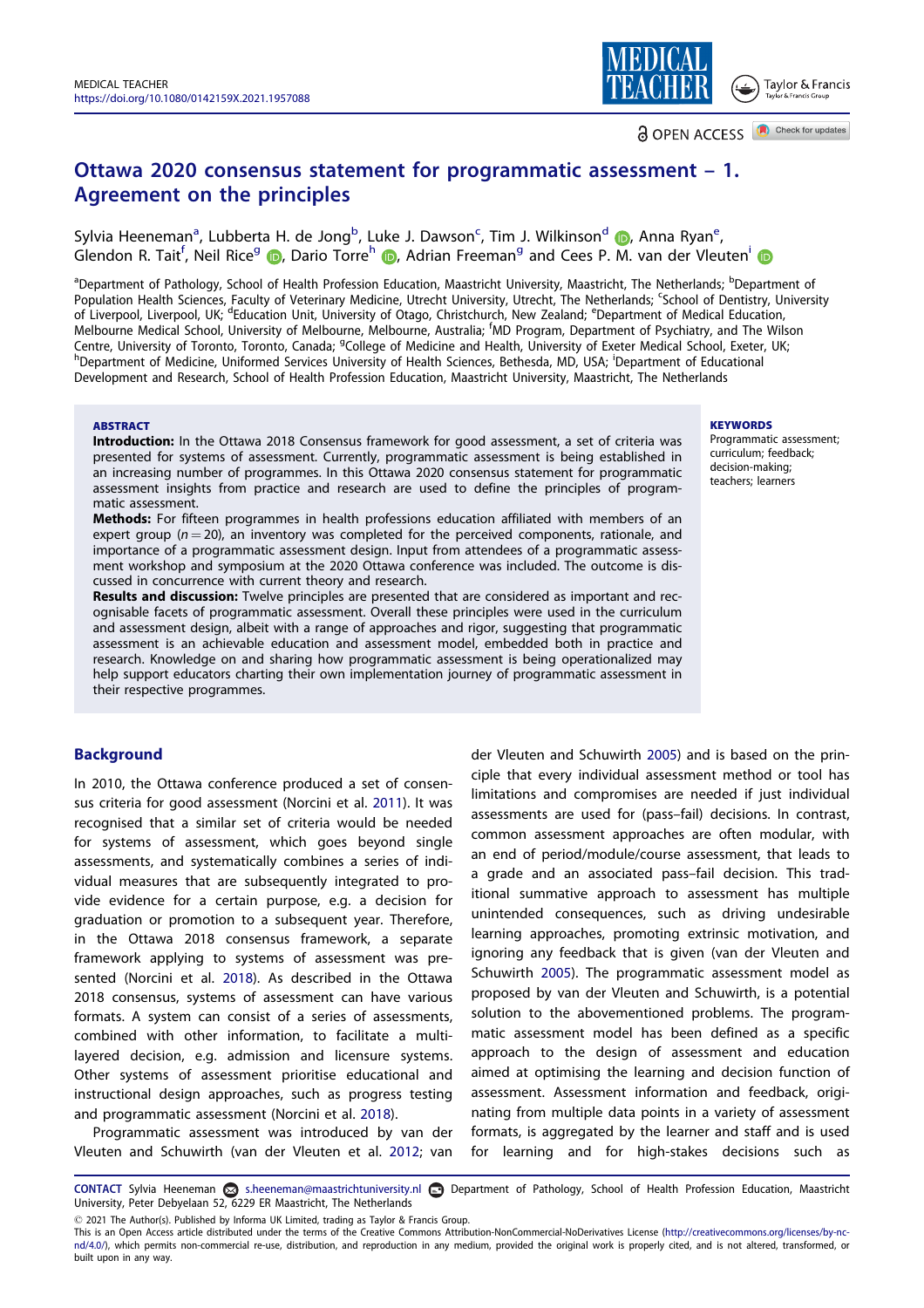promotion to the next year or certification (Schuwirth and van der Vleuten 2011; van der Vleuten et al. 2015).

Programmatic assessment is built on a number of key principles, as outlined in various key papers (Table 1). It is however important to realise that programmatic assessment is an instructional design approach (van der Vleuten and Schuwirth 2005) and its acceptability is strongly influenced by a variety of factors such as the values of the educational programme and limitations imposed by institutional requirements. It is critical to note that programmatic assessment is an assessment concept and not a recipe. In the context of a conventional teacher-centred curriculum with a set of modules or courses that need be passed, a programmatic assessment approach has less value. In a learner-centred curriculum with a constructivist view on education, using longitudinal skill development and with an emphasis on lifelong learning and self-directed learning, programmatic assessment is a natural fit. The principles as delineated in current literature (Table 1) are important, yet can be realised in many different manifestations. The way coaching is organised or the way in which high-stakes decisions are made, can vary and different choices can be made. In addition, programmes should design their educational and assessment practices fit-for-purpose given local contextual factors, and ensure alignment of education and assessment within the curriculum.

The key principles as delineated in current literature (Table 1) are important for defining whether the assessment and education approach should be characterised as programmatic assessment rather than 'programmes of assessment'. All schools have a programme of assessment, but not all are programmatic. To be programmatic, the theoretical principles should be integrated into the design of the teaching and the assessment programme, and principles pertaining to both the learning function (i.e. principle 1/2/3/11/12) and the decision function of assessment (i.e. principle 7/8/9/10) should be present. Currently, programmatic assessment is implemented in an increasing number of programmes and research evidence is accumulation around the effects of implementations on teachers, learners, and policies (Schut et al. 2021). The aim of this Ottawa 2020 consensus paper is to use insights from practice and research to define agreement on the principles for programmatic assessment, which are presented in Table 2.

The Ottawa 2020 consensus working group drafted two papers (part 1 and 2). In this paper (part 1), a consensus on the principles of programmatic assessment was sought via an inventory of the perceived components, rationale, and importance, collected from an expert group affiliated with educational programmes that use or have implemented various aspects of programmatic assessment, and through input from attendees in the programmatic assessment workshop and/or symposium at the Ottawa 2020 conference. In a second paper (part 2), after reaching consensus on the principles, additional data were collected to provide a practical implementation of the consensus principles and well as an understanding of how programmatic assessment was implemented across different educational and institutional contexts (Torre et al. 2021). The aim of both papers is to use insights from practice and research to reflect on the principles and practical realisations. Together these two papers may inform choices and contribute to the decision making of health professional programmes that might consider implementing programmatic assessment.

## Consensus on the theoretical principles of programmatic assessment

The theory and model of programmatic assessment as proposed by van der Vleuten and Schuwirth was the starting point for part 1 to reach a consensus on the principles of programmatic assessment. The first step was to assemble a number of experts that have experience with either the practice, such as programme leaders or directors of assessment that introduced or are using programmatic assessment in their programmes, or experience with theory and research, such as scholars and educationalists, or both. A convenience sampling method was used based on existing collaborations and conference networks of two of the authors (AF, CvdV). This led to a group of 20 experts affiliated to either undergraduate or post-graduate programmes, with the majority being in medical education. The group of affiliated experts decided a priori to use a set of principles as stated in the foundation papers describing the programmatic assessment model (Schuwirth and van der Vleuten 2011; van der Vleuten et al. 2012; van der Vleuten and Schuwirth 2005).

The second step was to make an inventory for the perceived components, rationale, and importance of the programmatic assessment design. The group of experts were invited to complete a survey with questions regarding the principles as shown in Table 1:

- i. Do you agree with this principle?
- ii. What do you think are components within this principle?
- iii. How important is this principle in programmatic assessment?
- iv. Is this principle easy to adhere to?
- v. Have you implemented this principle in your programme and if yes, how?

In a pilot prior to sending the invitation with the survey to the expert group, a subgroup (SH, LdJ, LD, TW) first completed the survey and after discussion decided to combine the responses for principles 1–3, principles 4 and 5, and principles 6 and 7, given that these share similar theoretical tenets of the programmatic assessment model. The survey was completed by experts representing 15 programmes from six countries across three continents. The characteristics of these 15 programmes are shown in Table 3.

A subgroup of the expert group (SH, TW, AR, LdJ, LdD, DT) did a first analysis to provide an overview of the data by categorising the responses for question i, iii, iv, and v into a scale of yes, partially, or no, taking into account the range of the individual response. In addition, a simple thematic analysis was undertaken on the narratives of all questions. This initial overview of the data was then discussed within the subgroup, to prepare for the pre-conference discussion with the expert group members at the Ottawa 2020 conference.

The analysis and discussion of the draft consensus with the members of the expert group present at the pre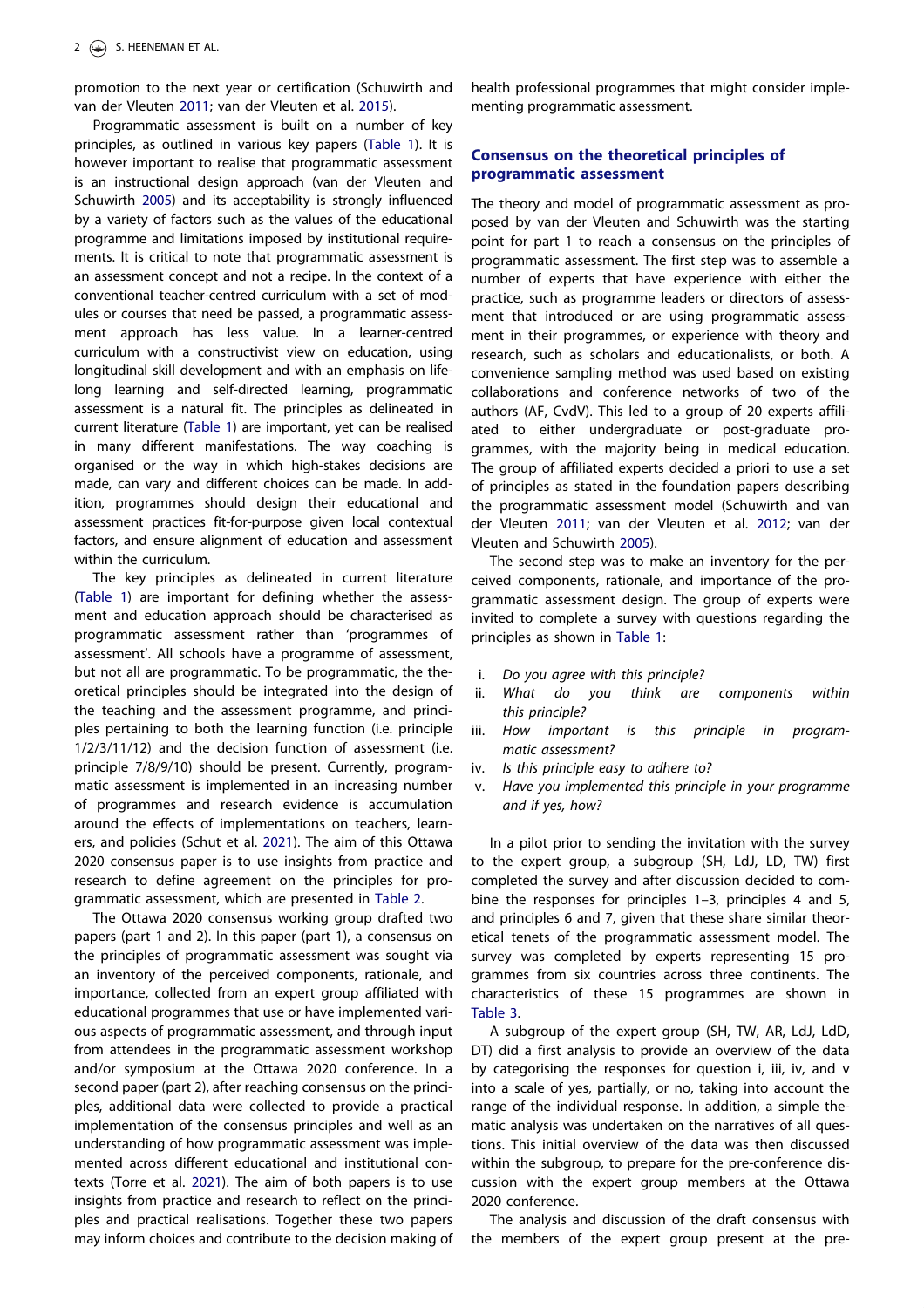Table 1. Principles of programmatic assessment as based on literature, used as the starting point of the consensus process (Van der Vleuten et al. 2010, 2012, 2017, 2019; van der Vleuten and Schuwirth 2005).

|    | Every (part of an) assessment is but a data-point                                                             |
|----|---------------------------------------------------------------------------------------------------------------|
|    | Every data-point is optimised for learning by giving meaningful feedback to the learner                       |
|    | Pass/fail decisions are not given on a single data-point                                                      |
|    | There is a mix of methods of assessment                                                                       |
|    | The choice of method depends on the educational justification for using that method                           |
| 6  | The distinction between summative and formative is replaced by a continuum of stakes                          |
|    | Stakes and decision-making learner progress are proportionally related to the stakes                          |
| 8  | Assessment information is triangulated across data-points towards a competency framework                      |
| 9  | High-stakes decisions (promotion, graduation) are made in competence committees                               |
| 10 | Intermediate decisions are made with the purpose of informing the learner on their progress                   |
| 11 | Learners have recurrent learning meetings with (faculty) mentors using a self-analysis of all assessment data |
| 12 | The assessment is optimally bespoke or tailored to the individual learner                                     |
|    |                                                                                                               |

Table 2. Final Ottawa 2020 consensus principles of programmatic assessment after input of the expert group and Ottawa attendees, changes as compared to Table 1 are indicated in bold.

- 1 Every (part of an) assessment is but a data-point
- 2 Every data-point is optimised for learning by giving meaningful feedback to the learner<br>3 Pass/fail decisions are not given on a single data-point
- Pass/fail decisions are not given on a single data-point
- 4 There is a mix of methods of assessment<br>5 The method chosen should depend on
- 5 The method chosen should depend on the educational justification for using that method<br>6 The distinction between summative and formative is replaced by a continuum of stakes
- 6 The distinction between summative and formative is replaced by a continuum of stakes  $7$  Decision-making on learner progress is proportionally related to the stake
- 7 Decision-making on learner progress is proportionally related to the stake<br>8 Assessment information is triangulated across data-points towards an approp Assessment information is triangulated across data-points towards an appropriate framework
- 9 High-stakes decisions (promotion, graduation) are made by in a credible and transparent manner, using a holistic approach
- 10 Intermediate review is made to discuss and decide with the learner on their progression
- 11 Learners have recurrent learning meetings with (faculty) mentors/coaches using a self-analysis of all assessment data<br>12 Programmatic assessment seeks to gradually increase the learner's agency and accountability for th

12 Programmatic assessment seeks to gradually increase the learner's agency and accountability for their own learning through the learning being tailored to support individual learning priorities

Table 3. Characteristics of the programmes of members of the expert group, who completed the survey on agreement, importance, adherence, and implementation of the principles of programmatic assessment.

|    | <b>Discipline</b> | Undergraduate (UG)<br>post-graduate/speciality<br>training (PG) | Number of learners | Country            | Reference, in which the programme is described,<br>if available |
|----|-------------------|-----------------------------------------------------------------|--------------------|--------------------|-----------------------------------------------------------------|
|    | Medicine          | UG                                                              | 280/year           | United Kingdom     | Freeman and Ricketts (2010)                                     |
| 2  | Medicine          | UG                                                              | 32/year            | <b>USA</b>         | Dannefer and Henson (2007) and Dannefer and<br>Prayson (2013)   |
| 3  | Dentistry         | UG                                                              | 377/year           | United Kingdom     | Dawson et al. (2015)                                            |
| 4  | Medicine          | PG                                                              | 38                 | Canada             | Chan and Sherbino (2015)                                        |
| 5  | Medicine          | UG                                                              | 300/year           | New Zealand        | Wilkinson et al. (2011)                                         |
| 6  | Medicine          | UG                                                              | 50/year            | <b>Netherlands</b> | Heeneman et al. (2015) and Schut et al. (2018)                  |
| 7  | Veterinary        | UG                                                              | $225$ /year        | <b>Netherlands</b> | Bok et al. (2013) and de Jong et al. (2019)                     |
| 8  | Medicine          | UG                                                              | $260$ /year        | Canada             | Kulasegaram et al. (2018)                                       |
| 9  | <b>Nutrition</b>  | PG                                                              | 20                 | Australia          | Jamieson et al. (2017)                                          |
| 10 | Medicine          | UG                                                              | 350/year           | <b>Netherlands</b> | Partly in Driessen et al. (2012)                                |
| 11 | Medicine          | UG                                                              | 360/year           | Australia          | Ryan et al. (2017)                                              |
| 12 | Medicine          | UG                                                              | $200$ /year        | Australia          |                                                                 |
| 13 | Medicine          | PG                                                              | 462                | Australia          | Schuwirth et al. (2017)                                         |
| 14 | Medicine          | UG                                                              | 288/year           | Canada             |                                                                 |
| 15 | Medicine          | PG                                                              | 136                | Canada             | Laughlin et al. (2012)                                          |

conference discussion showed that language and formulation were important. The impact of language and rhetoric has been shown in other educational practices, such as the teaching of patient communication or the interpretation of the word 'competence' (Lingard 2007, 2009). The phrasing of principles 9 and 12 led to certain misunderstandings and needed further clarification and refinement. Consequently, principles 9 and 12 were rephrased and experts' responses to the five questions were then recollected and reanalysed, prior to the workshop at the conference. Thirteen of the 15 experts responded to this request.

The data for the categorisation of agreement, importance, adherence, and implementation are summarised in Table 4. The first analysis was presented at the Ottawa 2020 conference workshop, and the audience was asked to provide feedback and points for discussion. This feedback

process led to a further redefinition of principles 5, 7, 8, 10, and 11. For principle 8, it was discussed that the framework used for triangulation and aggregation is not necessarily a competency-based framework, therefore this was changed to an 'appropriate' framework (principle 8: Assessment information is triangulated across data-points towards an appropriate framework). For principle 10, the central role of the learner in the review of his/her performance data and the purpose of the intermediate review was discussed, and led to a change in the phrasing (principle 10: Intermediate review is made with to discuss and decide with the learner on their progression). For principle 11, the word mentor was supplemented by the word coach. For principles 5 and 7, the changes mainly concerned grammar and syntax. Together with the thematic analysis of the narratives and the feedback during the conference, this led to the following agreement on the principles: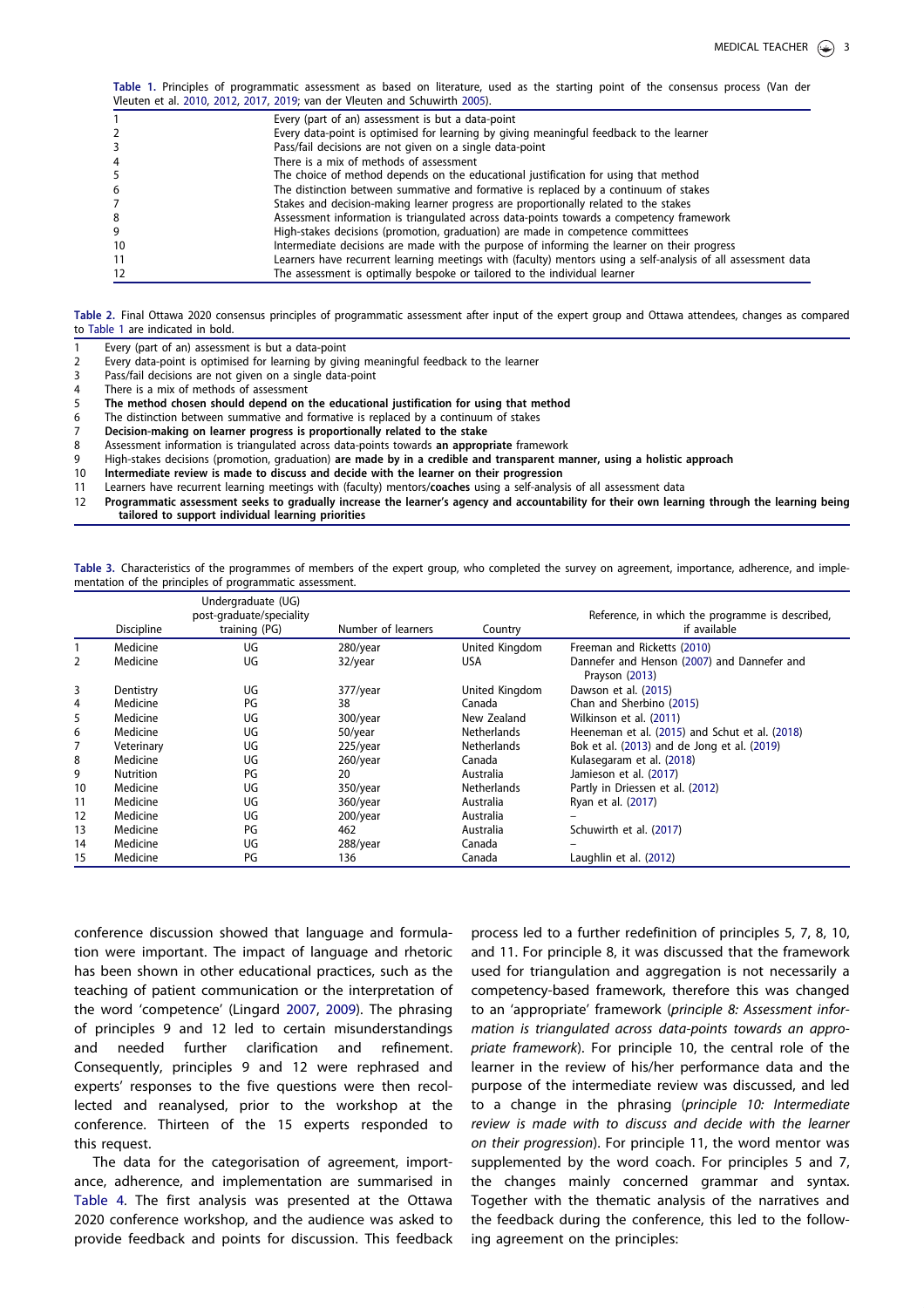Table 4. Overview of the data by categorising the responses for questions on agreement, importance, adherence, and implementation of the principles of programmatic assessment.

| Principle       | Agreement<br>Yes/partially/no | Importance<br>Yes/mixed/no | Easy to adhere<br>Yes/partially/no | Implemented<br>Yes/partially/no |
|-----------------|-------------------------------|----------------------------|------------------------------------|---------------------------------|
| 1/2/3           | 14/1/0                        | 10/4/1                     | 8/0/7                              | 13/2/0                          |
| 4/5             | 15/0/0                        | 9/6/0                      | 12/0/2                             | 12/2/1                          |
| 6/7             | 15/0/0                        | 6/5/4                      | 7/0/8                              | 13/0/2                          |
| 8               | 14/1/0                        | $\sqrt{8/4/3}$             | 9/0/5                              | 12/2/1                          |
| 9               | 15/0/0                        | 7/6/2                      | 11/3/0                             | 13/2/0                          |
| $q^a$           | 13/0/0                        | 12/0/0                     | 12/1/0                             | 13/0/0                          |
| 10              | 13/1/1                        | 8/5/2                      | 9/0/4                              | 13/1/1                          |
| 11              | 12/3/0                        | 9/3/3                      | 10/0/5                             | 10/4/1                          |
| 12              | 7/5/1                         | 2/4/8                      | 5/0/9                              | 8/3/3                           |
| 12 <sup>a</sup> | 11/2/0                        | 10/2/0                     | $\frac{5}{6/1}$                    | 8/3/0                           |

<sup>a</sup>The responses to rephrased principle 9 and 12 were recollected after the first analysis and discussion with the experts, prior to the conference.

White and bold: majority of programs confirmed. Light grey and italics: programs were mixed in their responses. Dark grey and underlined: majority of programs did not confirm.

# Principle 1/2/3: every (part of an) assessment is but a data-point/every data-point is optimised for learning by giving meaningful feedback to the learner/pass/fail decisions are not given on a single data-point

The rationale for these principles derives from the observation that 'assessment drives learning behaviour' and therefore a positive impact on learning approaches must be paramount. More adverse educational impacts are seen in typical modular, summative assessment systems (Al Kadri et al. 2009). How assessment drives learning is complex; however, it is becoming clear that both the (assessment) task and the assessment system design are important mechanisms, which are mediated by learner factors, such as the learner's appraisal of the impact, perceived agency, and interpersonal factors (Cilliers et al. 2012a, 2012b; Schut et al. 2018). In addition, it has been found that feedback can be ignored in some traditional assessment systems (Harrison et al. 2013, 2015). These findings were paramount in reinforcing the objective of programmatic assessment to have assessment drive learning in a meaningful way and foster desirable learning approaches. The assessment programme is designed to optimise the learning function of assessment by the generation of meaningful, often narrative feedback and single assessments not being used for pass–fail decisions.

There was overall agreement and the majority of the 15 programmes that completed the inventory implemented these principles (Table 4). The need to generate meaningful feedback for learners was recognised as an important component. Feedback for complex skills is enhanced by narrative information (Govaerts and van der Vleuten 2013). Narrative feedback can also add meaning to standardised assessment (Tekian et al. 2017). In addition, the longitudinal organisation of learning and assessment curricular structures was mentioned both to enable feed-forward and to support longitudinal monitoring and guidance for learning. This also highlighted the importance of being conscious of the design of these longitudinal assessment curricular structures. For this, mapping or blueprinting of assessment was also indicated as an important component, which links to principle 4/5. It was also indicated that a change in mindset and assessment culture is needed. Indeed a discrepancy between a low-stakes design to stimulate learning and a high-stakes, summative perception of learners has been shown (Bok et al. 2013; Heeneman

et al. 2015). A deliberate design, with opportunities for the learners' agency, a supportive assessment and/or feedback literacy programme for learners may help actualise the learning function of programmatic assessment (Price et al. 2012; Schut et al. 2018, 2020; Sutton 2012).

## Principle 4/5: there is a mix of methods of assessment/the choice of method depends on the educational justification for using that method

An important rationale for these principles is that any assessment method has its limitations in terms of validity and reliability, and can be used for only one level of Miller's pyramid (van der Vleuten et al. 2010). Therefore, an elaborate and purposeful mix of methods needs to be used to cover the whole pyramid and to ensure an appropriate mix of reliability and validity. In addition, the choice of any assessment format needs to be based on constructive alignment with the intended learning outcome and the teaching activities (Biggs 1996).

There was overall agreement with these principles and the majority of the 15 programmes that completed the inventory implemented them to some degree (Table 4). Some experts indicated a 'partial' importance, as this principle would be necessary in any educational and assessment design, not just in programmatic assessment. The components needed to apply these principles would be a deliberate choice of assessment methods guided by the principles of constructive alignment adhering to a blueprint. Guidelines of the blueprinting of courses have been described (Mookherjee et al. 2013; Villarroel et al. 2018), however in programmatic assessment, these blueprints need to cover the whole assessment design of the programme (Wilkinson and Tweed 2018), and governance and support by senior leadership and management is indispensable. In addition, the utility model was indicated as an important underlying concept of these principles (van der Vleuten 1996). This model characterises assessment utility by conceptually multiplying a number of elements on which assessment methods or instruments can be judged, such as reliability, validity, and educational impact. This conceptual multiplication model emphasises that if any element is zero, then the utility is zero. The experts indicated that in programmatic assessment, any assessment method can be used and be of value for the utility, but this can only be judged when seen within the context of the entire assessment programme.

## Principle 6/7: the distinction between summative and formative is replaced by a continuum of stakes/ decision-making on learner progress is proportionally related to the stakes

In programmatic assessment, the stakes of the assessment are conceptualised as a continuum from low- to highstakes. This contrasts with the more traditional and binary dichotomy of formative versus summative assessment. In a low-stakes assessment, the results have no or limited consequences for the learner in terms of passing or failing, this datapoint instead is optimised for learning, as exemplified in principle 1/2/3. The high-stakes assessment or highstakes decision, has important consequences, such as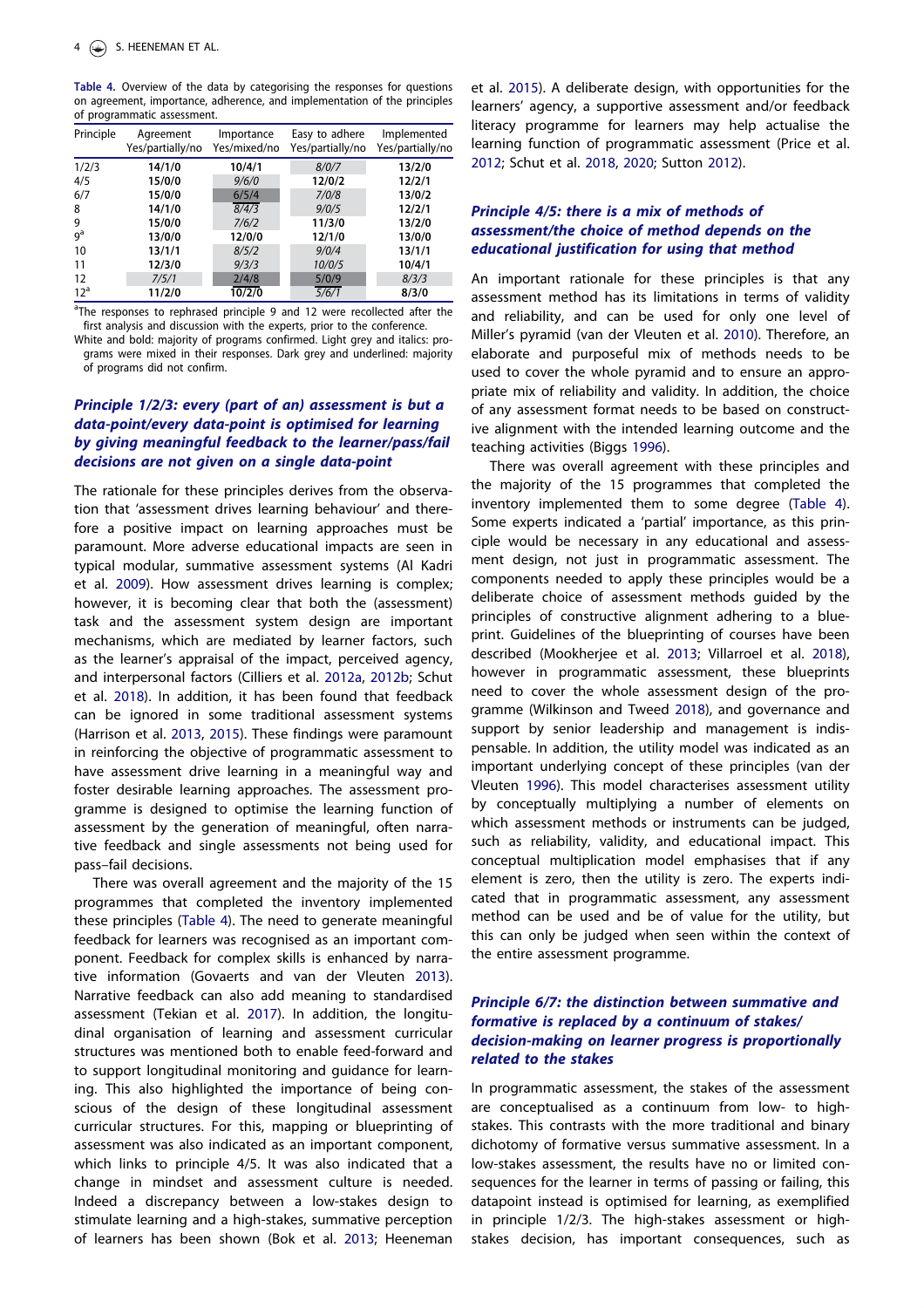graduation or promotion. The information from many lowstakes assessments contributes to the high-stakes decision, and the higher the stakes, proportionally more data points are needed for the decision (van der Vleuten et al. 2012).

There was overall agreement with these principles. However, several of the 15 programmes that completed the inventory indicated a mixed agreement about the degree of importance and whether it was easy to adhere to (Table 4). It was mentioned that a low-stakes assessment would still cause anxiety among learners, and it may not be easy for teachers to shift from a formative-summative paradigm to a low-high stakes continuum, as also indicated for principle 1/2/3. Regarding the perceptions of teachers, research has also shown that the use of programmatic assessment can positively transform teachers practices and assessment beliefs. Given principle 6/7, teachers can focus on the learning outcome of assessment (principle 1/2/3) and not the decision making outcome (see principle 9). This shift in teachers' focus was shown to reduce role conflicts, although the tension between teachers taking control and allowing learners' independence still needs careful navigation (Jamieson et al. 2021; Schut et al. 2020). Almost all programmes implemented principles 6/7 in their education and assessment program, using various formats, e.g. entrustable professional activities (ten Cate 2005; ten Cate and Scheele 2007), a high-stakes decision based on a comprehensive end of year portfolio assessment (Friedman Ben David et al. 2001; Tochel et al. 2009; van Tartwijk and Driessen 2009), and assessment of learning plans based on in-training assessment reports (Dawson et al. 2015; Laughlin et al. 2012), for which 'competence committees' were installed (see principle 9).

In the discussion with experts and Ottawa attendees prior to, and during the workshop, several points of attention were raised for the use of these principles. One point concerned the need for data saturation for high-stakes decisions. There is some evidence that consensus amongst decision makers is independent of the number of datapoints exceeding the required minimum, suggesting that data saturation can be obtained in a given context, with a defined minimum of datapoints (de Jong et al. 2019). Another point was raised on the need for psychological safety in teaching and working environments. There is little research yet on psychological safety in a setting where programmatic assessment is implemented. Learners can perceive low-stakes assessment as high-stakes and feel anxious. Tsuei et al. (2019) suggested that a number of features that learners would perceive as beneficial for feeling psychologically or educationally safe, are recognisable in the principles of programmatic assessment, such as having supportive relationships with peers and mentors and a focus on learning without considering consequences. Nevertheless, educational safety as a relational construct needs attention and awareness in any education design. Finally, the need was expressed to keep a focus on learner development and enable reflection, in the context of the high-stakes decision function of programmatic assessment. Reflection and self-monitoring have been recognised as important for professional development and performance, yet an overt instrumental and mandatory approach can lead to meaningless activities for the learners (Murdoch-Eaton and Sandars 2014). It has been shown that what learners document on competency development in a portfolio can be influenced by tensions between learning and assessment, and the learners' perceptions about the purpose of the portfolio (Oudkerk Pool et al. 2020). However, learners also perceive the embedding of reflection or selfassessment in the learning function of programmatic assessment (principle 1/2/3) and the guidance from a coach (principle 11) are helpful for their learning (Heeneman et al. 2015).

#### Principle 8: assessment information triangulation across data-points, towards an appropriate framework

The principle of triangulation is based on domain-specificity; constructs such as competencies generalise well over assessment formats when the content domain is the same. This also opens up the possibility of making evidencebased decisions by attribute rather than by test format – for example determining if a learner has reached the required standard on history taking might draw on the history taking components of an OSCE, alongside the history taking components of a mini-CEX, and alongside the history taking components of a patient opinion survey. We see this triangulation of data in informing decisions as an important component to robust decision making (Norman et al. 1996; Schuwirth and Van Der Vleuten 2019). Thus, in programmatic assessment, assessment information that pertains to the same content is triangulated, to constructs such as knowledge, skills, and attitude or competencies. It will depend on the design, and national or legislative boundaries of the programme what is considered as an appropriate framework. In medical education, competencies are often used (Frank et al. 2010).

There was overall agreement with the principle, although some of the 15 programmes that completed the inventory (Table 4) indicated that it was less easy to adhere to, due to the need for a deliberate design, some form of technology to manage the data, and an understanding and support of this concept by faculty and the programme. The concept of triangulation can be difficult to translate into educational practice, as it often asks for a combination of numerical and narrative data. The end result is not a calculation but an informative narrative about and for the learner. This requires central governance of the educational and assessment design, alignment, faculty development, a necessary level of staff assessment literacy and expertise (Prentice et al. 2020; Schuwirth and Van Der Vleuten 2019), and establishment of effective group decision making processes which take a holistic view of the data (see later).

The inventory amongst the 15 programmes (Table 4) showed that most have implemented this principle with the components being: a careful design of educational activities, assessments, and assessment instruments, as well as high quality data aggregation in an appropriate manner. A robust system to collect all assessment and feedback information is essential (van der Vleuten et al. 2015). A technology supported approach, e.g. an electronic portfolio, is often used and could serve the purposes needed for programmatic assessment, (1) as a depository for all information (feedback forms, assessment results, minutes), (2) to facilitate administrative purposes of the programme of assessment (e.g. direct online completion of forms, such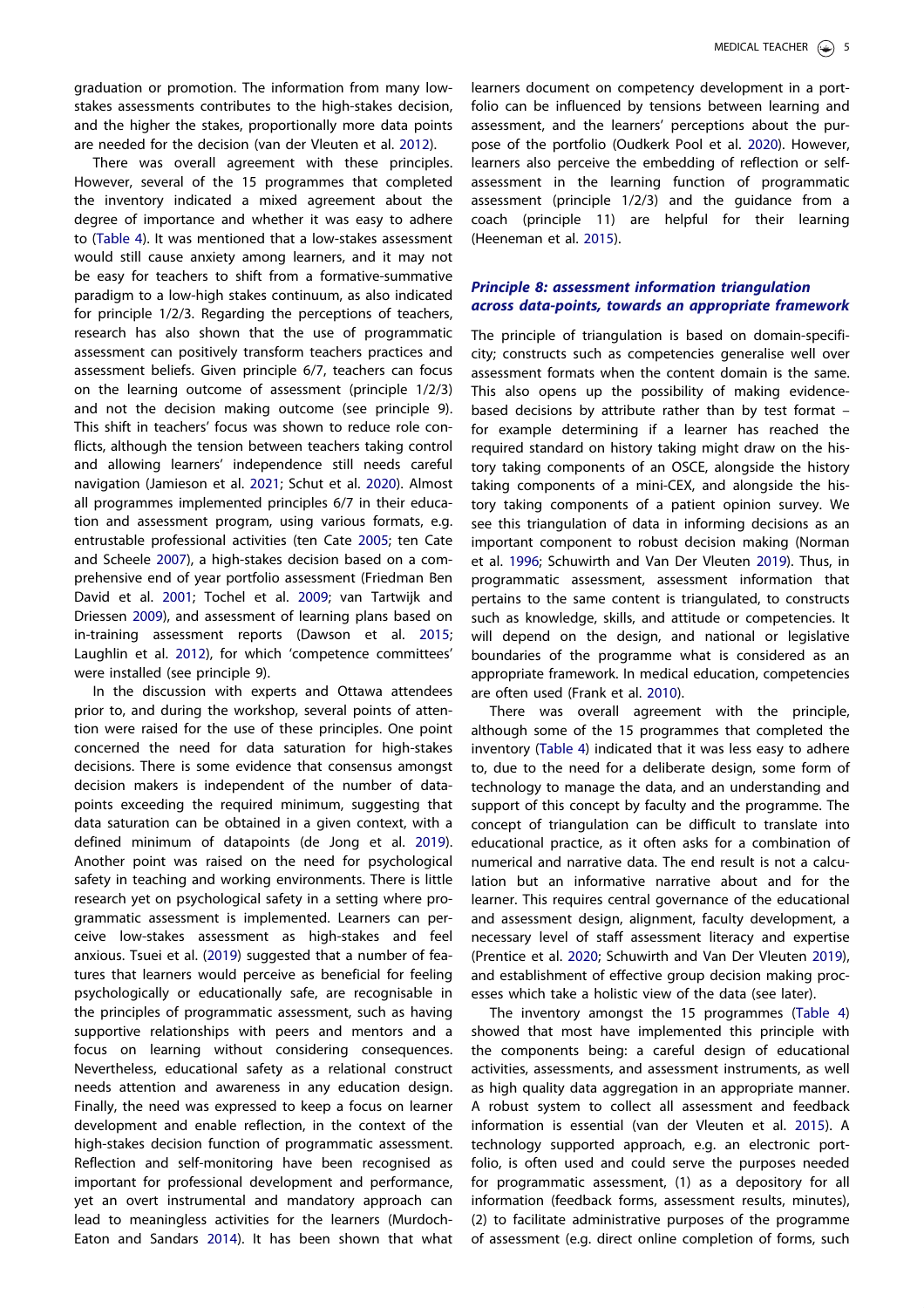as multisource feedback tools, loading of assessment and feedback forms via multiple platforms, managing access), (3) to support the triangulation function by generating overviews of aggregated datapoints using the (appropriate) framework, and (4) to support learners' self-assessment and agency (Tillema 2001; van Tartwijk and Driessen 2009). The technology approach chosen to collect the assessment and feedback information can, together with a coach (principle 11), support the learning function (principle 1/2/3), and the decision function of programmatic assessment (principle 9).

### Principle 9: high-stakes decisions made in a credible and transparent manner, using a holistic approach

As embedded in principle 6/7, the high-stakes decision in programmatic assessment is based on many datapoints, on rich information originating from a broad sampling, across contexts, assessment methods, and diverse assessors (van der Vleuten et al. 2012, 2015). Given the high-stakes and prominent consequences, the procedures need to be trustworthy and credible. Procedural measures could include: appointment of an assessment committee of experts that are trained and can use narrative standards, rubrics or milestones; the provision of a justification for the decision; member-checking procedures, of the coach/mentor and the learner; instatement of appeal procedures. As expressed by van der Vleuten et al.: 'it is helpful to think of any measure that would stand up in court, such as factors that provide due process in procedures and expertise of the professional judgement. These usually lead to robust decisions that have credibility and can be trusted' (p. 643) (van der Vleuten et al. 2015).

Although there was general agreement on this principle and majority of the 15 programmes that completed the inventory (Table 4) have implemented it as such, it was also perceived by some as not easy to adhere to, due to the resources needed for these assessment procedures and/or committees, required leadership for acceptance of decisions by an expert group or committee and a mandate from institutional policies to enable enactment of these assessment procedures.

Many programmes used a group of experts to make the high-stakes decisions, e.g. clinical competency committees (Duitsman et al. 2019; Kinnear et al. 2018) or independent portfolio committees taking the view of mentor and learner into account with a member checking procedure (Driessen et al. 2012). The principles of group-decision making were emphasised, including the use of aggregated data to make an holistic decision, the importance of having a shared mental model and a proper method for sharing information (Hauer et al. 2016). In addition, the panel needs to be attuned to possible sources of bias associated with group decision making (Tweed and Wilkinson 2019). Approaches using mosaics of performance data and use of Bayesian networks have been proposed to support the committees in managing and maintaining overview of accumulating feedback and performance data, and informing the decision making (Pearce et al. 2021; Zoanetti and Pearce 2021). The need for credibility and transparency is not unique to programmatic assessment, all assessment procedures and formats need this. It is however important to realise that in programmatic assessment a holistic decision is made, based on aggregated data that is presented in a variety of formats, meaning traditional grading rules or psychometrics are unlikely to be as applicable in the decision process.

### Principle 10: intermediate review is made to discuss and decide with the learner on their progress

Given that the high-stakes decision at the end of a period, year or programme has substantial consequences, this must not come as a surprise for the learner (van der Vleuten et al. 2015). Therefore, it is imperative that the learner receives intermediate feedback on the potential decision and can act to improve if needed. This intermediate review can also be seen as an important procedural measure for ensuring the credibility of the high-stakes decision (see principle 9) (van der Vleuten et al. 2015). The intermediate review is based on fewer datapoints (proportionality, see principle 6/7) and is designed to give a 'diagnostic' message, how is the learner doing and what can be done. For this intermediate review, it is important that the learner is guided by a coach/mentor (principle 11), and that a feedback dialogue is in place. It is well known that feedback is most effective, when it is a 'loop', a cyclical process, involving a dialogue (Boud and Molloy 2012; Carless et al. 2011). The emphasis on the discussion and dialogue and the ability of the learner to act were also the rationales for the rephrasing of this principle after the workshop at the Ottawa conference.

Although there was agreement and most of the 15 programmes that completed the inventory (Table 4) have implemented, for some it was less easy to adhere to, because of the necessary resources and the need to explicitly incorporate an intermediate moment in the design of the curriculum. Often the intermediate moment was implemented as a formal moment in time halfway through a period or year, integrated as part of the process of mentor meetings, or done by the supervisors. It was also indicated that the presence of an intermediate review signified that the programme takes care of the learner, in facilitating the learning. The role of the learners themselves in using the feedback, and follow-up of feedback was seen as very important.

#### Principle 11: learners have recurrent learning meetings with (faculty) mentors/coaches using a selfanalysis of all assessment data

As indicated above (principles 1/2/3 and 10), feedback is essential for learning and professional development. The use of that feedback by the learners is often scaffolded in self-analysis or reflection (Sargeant et al. 2009). Learners do not appreciate reflective activities as more than tick-box exercises (de la Croix and Veen 2018); however, they do see the value of reflection as part of a dialogue with a mentor (Driessen et al. 2012; Heeneman et al. 2015). It is well known that self-direction and reflection require direction and guidance by a mentor or coach (Knowles 1975; Pilling-Cormick 1997). Therefore, this guidance by a mentor is an important principle in programmatic assessment (van der Vleuten et al. 2012, 2015).

There was overall agreement and the majority of the 15 programmes that completed the inventory (Table 4)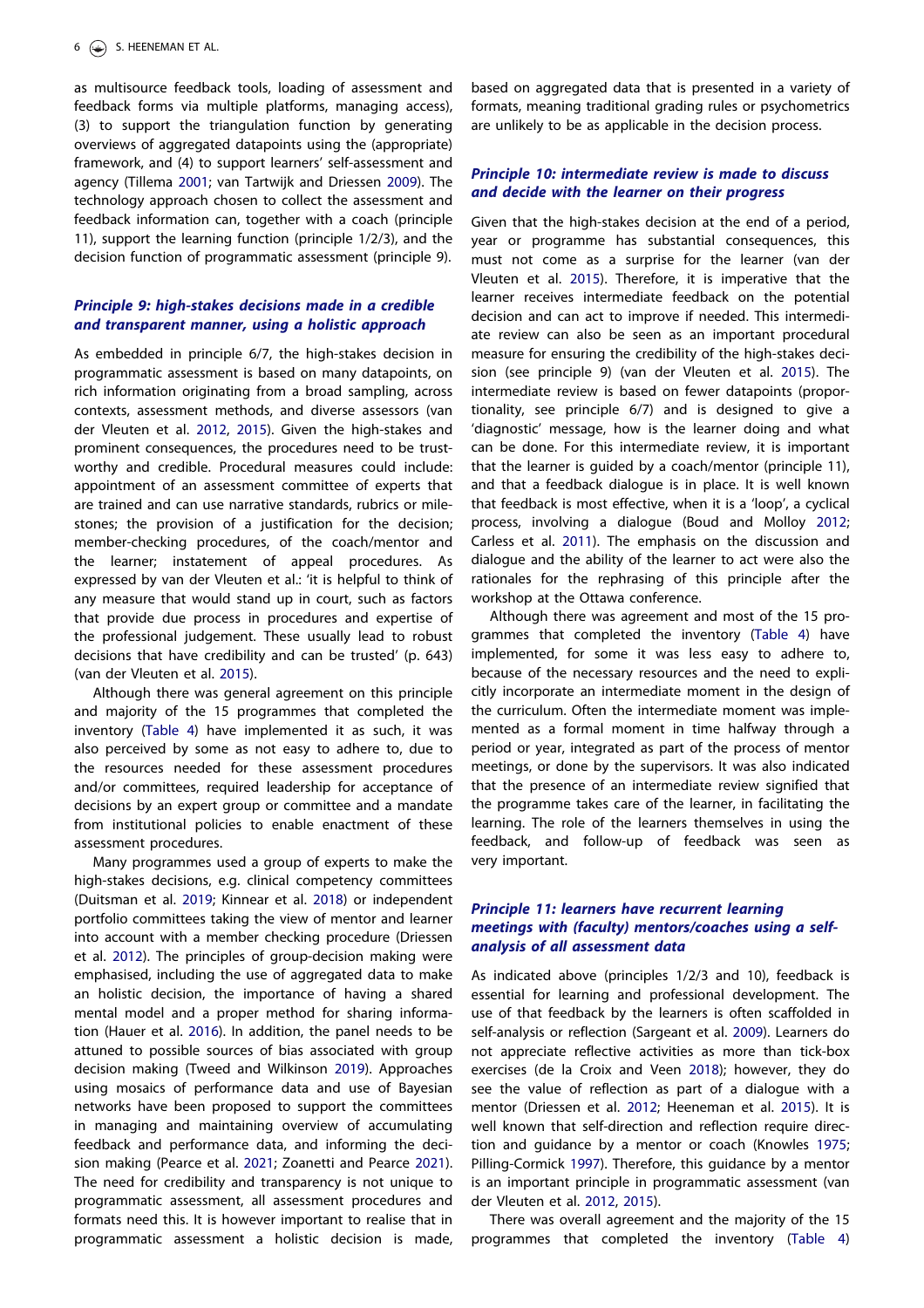implemented this principle. Lack of resources and lack of (trained) staff were factors that made this principle less easy to adhere to. Most programmes used dedicated staff mentors/coaches, or in post-graduate training the programme director was involved. It was clear that the size of the programme also mattered; if many learners were present, and resources limited, the choice could be made to have no mentoring system or a limited number of contacts throughout the year. Points of attention were the importance of a faculty development programme and to be aware of potential tensions that mentors or coaches might perceive when the portfolio that serves as a guidance instrument (see principle 8) in the mentoring relationship, is also used in the high-stakes decision making (Anderson and DeMeulle 1998; Castanelli et al. 2020; Heeneman and de Grave 2017).

## Principle 12: programmatic assessment seeks to gradually increase the learner's agency and accountability for their own learning through the learning being tailored to support individual learning priorities

For the learning function of assessment (principle 1/2/3), assessment and feedback are designed as low-stakes, and the continuous flow of information fosters self-regulated learning. Frameworks such as the self-determination theory and self-regulated learning indeed support the importance of learners' motivation and agency for learning (Panadero 2017; Zimmerman 1989). Schut et al. identified that, in the context of programmatic assessment, the feeling of being in control, or agency, was essential for the learners' perception of assessment stakes (Schut et al. 2018). Programme features were an important factor in whether learners were able to take control over the assessment and perceive it as low-stakes, i.e. a sense of agency was encouraged when the programme allowed the learner to initiate their own assessment or select the evidence for their progress (Schut et al. 2018).

This was perceived as the most complex principle and rephrasing was needed to convey the message and implications. After rephrasing there was overall agreement with the principle, although it was not easy to adhere to, and implementation was partial in some of the programmes that completed the inventory (Table 4). It was indicated that agency and accountability are important for all learners, both for those that do well and those that struggle. This is challenging as for the learners that struggle, coaches and staff are more likely to step in and take action (Heeneman and de Grave 2017), and remediation is controlled and regulated by staff (Ellaway et al. 2018). Yet the focus on learning in programmatic assessment suggests those already doing well are supported and encouraged to do even better, reinforcing the importance of lifelong learning for all health care practitioners.

Table 2 presents the final Ottawa 2020 consensus principles of programmatic assessment. The principles in Table 2 are not be considered as items of a checklist that need to be fulfilled in order to call the programme of assessment, programmatic. As indicated earlier, the principles represent a conceptual view on education, assessment and its alignment. Programmatic assessment is not a recipe and may have many different manifestations. These manifestations may nevertheless be considered as programmes in which programmatic assessment is leading the educational design and maximises the learning and decision function of assessment in that context. Some of these manifestations will elaborated on in part 2, the practical implementation of the consensus principles (Torre et al. 2021).

## Recommendations for future work

The work and proceedings for this Ottawa 2020 consensus statement (part 1) on the principles of programmatic assessment let to a number of important insights. First, a significant aspect in the programmatic assessment model is the interlinking of certain principles, e.g. for the intermediate progress meeting (principle 10), guidance by a mentor is needed (principle 11). The finding that the principles depend on each other in practice, is important to take into account in the choice for programmatic assessment as central to the assessment and educational design of a curriculum. An important question is whether there are a certain number of principles, or whether there are specific principles that are needed in the design to lead to the desired impact on the learning and decision function of assessment. In other words, are there principles without which a system could not be called programmatic and/or are there a certain number of principles that need to be applied, before a programmatic approach is realised? Here, the comparison to the implementation of other educational formats across contexts may be useful, e.g. problem-based learning (PBL). PBL can have many manifestations or hybrid approaches, as a result of compromises on the original intended model. Studies have shown that the outcome of PBL may then give a 'hybrid' success (Frambach et al. 2012), and also in programmatic assessment, the partial implementation of certain principles may give unwanted side effects, e.g. low-stakes assessment that is not perceived as such by the learners (Bok et al. 2013; Heeneman et al. 2015; Schut et al. 2018). An important question is whether the implementation itself was not optimal and therefore led to a hybrid outcome, or was a certain principle only partially implemented, e.g. a number of assessments are present that yield individual summative decisions, and that led to the hybrid outcome. However, there could also be principles that are easier to implement or address a certain need in a particular organisation or context, which might create effective hybrids. There are examples of such hybrid or incremental approaches (Bala et al. 2020; Bate et al. 2020) and McDowell reported on the implementation of programme focused assessment in a number of Higher Education institutes in the United Kingdom, which featured horizontal integrative assessment across stages/years of a programme (McDowell 2012). More research on the effects of various implementations of programmatic assessment on outcomes such as learning behaviour and decision making is definitely needed. It is however emphasised and considered as a key feature of programmatic assessment that principles pertaining to both the learning function (i.e. principle 1/2/3/11/12) and the decision function of assessment (i.e. principle 7/8/9/10) should be present if programmatic assessment is central to the assessment and educational design of a curriculum.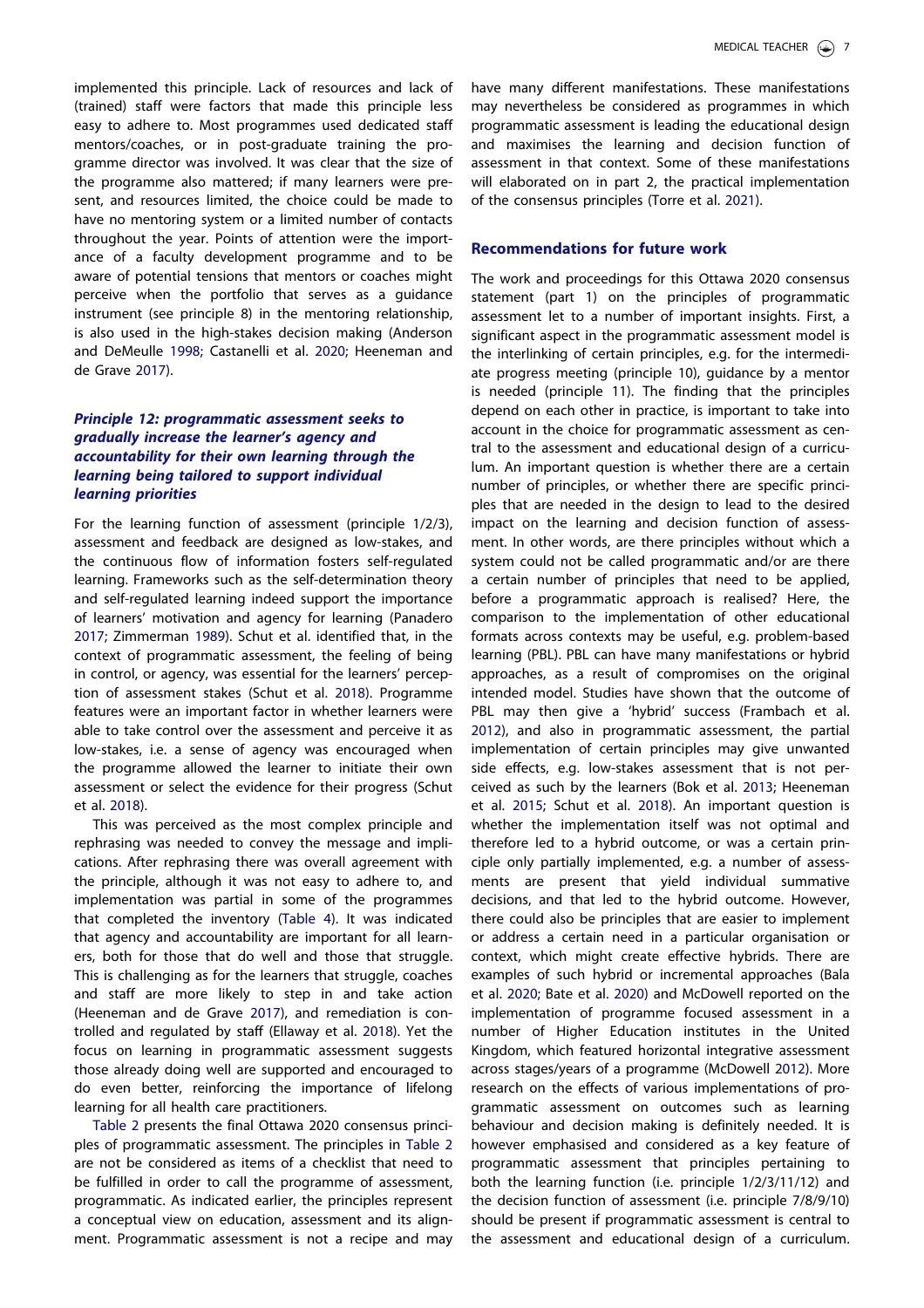Different manifestations of programmatic assessment were seen in the actual practices of the experts' programmes that contributed to this consensus statement, and this should be encouraged as innovation can arise from diversity. Further research may better understand which individual principles, or the interaction therein, have the greatest impact on the desired outcomes, including the competencies of health care professionals society desires, and where possible, impact on patient and system outcomes.

Second, the principles on the continuum of stakes (principle 6/7) and learner agency (principle 12) gave the most varied responses in terms of importance and adherence (Table 4). Indeed the continuum of stakes is an important theoretical foundation of the programmatic assessment model, but the dimensions of this continuum were considered difficult to grasp and adhere to. For example: When is a low-stakes assessment 'truly' low-stakes? How should we come to a meaningful and reliable high-stakes decision at the level of the intended learning outcomes? And how can the full continuum be employed? Although studies have shed light on the perceptions of both learners and teachers on low-stakes assessments (Bok et al. 2013; Dart et al. 2021; Heeneman et al. 2015; Schut et al. 2018, 2020) and the trustworthiness of the high-stakes decision (de Jong et al. 2019), and suggestions were made to extrapolate from clinical decision-making and jury decision-making for learners progress decisions (Tweed and Wilkinson 2019), more work needs to be done on the use and meaning of the full range of the low- to high-stakes continuum.

Regarding principle 12, leaner agency was perceived as important but also difficult to achieve. It was clear that this would need a change in both the curriculum and assessment design and even more important the alignment (Kulasegaram et al. 2018). As shown by Watling et al., 'agency is (hard) work', learners may need to resist social and professional expectations, and support/coaching was deemed as fruitful and needed (principle 11) (Watling et al. 2021). Institutional policies and accreditation bodies can create tensions by emphasising the need to attain and safeguard the intended learning outcomes of a programme versus the desired autonomy or agency of the learner to maximise self-regulation and self-determination of learning. In addition, the teachers' role was shown to be important: when teachers are more focused on the conception of accounting and control, this could lead to tensions. Teachers may struggle between being in control and permitting learner agency (Schut et al. 2020). The tensions caused by either teachers or legislative bodies are difficult to navigate, and need further exploration and research. Faculty development and communities of practice for teachers is crucial.

Third, it is clear that the context is a very significant influence on the implementation and the potential outcomes of programmatic assessment. It is important to note that the experts of this consensus statement were based in European, North-American, and Australasia regions. It is well known that cultural aspects influence assessment beliefs and systems (Wong 2011). Calls for a change of assessment practices in other regions are made (Khan 2018) and more studies on programmatic assessment in other regions or cultures are highly recommended.

#### **Conclusions**

In conclusion, we present 12 principles that are considered as important and recognisable facets of programmatic assessment. It is important to note that this consensus is based on current insights and practices. Follow-up research and implementation practices may lead to amendments or change in the consensus.

An inventory amongst experts and their programmes showed that these principles were used and implemented, albeit with a range of approaches and rigor, suggesting that programmatic assessment is a realistic assessment model that can be implemented. The variability was related to various context factors such as programme size, institutional barriers, legislation restrictions, available resources, level of assessment literacy and underlying attitudes to change. Sharing knowledge of how programmatic assessment is being operationalised in different contexts may help educators in signifying their current or future plans for the implementation journey of programmatic assessment in their programmes. Such a journey is never done, requiring deliberate and ongoing attention to contextual, system, teacher, and learner aspects that ultimately interact to allow programmatic assessment to fully leverage, on a sustained basis, its learning and decision function. This is further elaborated on in a follow-up data collection in 15 programmes in part 2, the practical implementation of the Ottawa 2020 consensus principles (part 2) (Torre et al. 2021).

#### Acknowledgements

The input of the expert group and attendees of the Ottawa 2020 conference is greatly appreciated. The expert group consisted of the following esteemed colleagues: Lambert Schuwirth (Adelaide, Australia), Harold Bok (Utrecht, the Netherlands), Beth Bierer (Cleveland, USA), Teresa Chan (McMaster, Canada), Luke Dawson (Liverpool, UK), Lubberta de Jong (Utrecht, the Netherlands), Paul Dilena and Jill Bendon (Unley SA, Australia), Marjan Govaerts (Maastricht, the Netherlands), Sylvia Heeneman (Maastricht, the Netherlands), Jaime Jamieson (Perth, Australia), Tom Laughlin (Moncton, Canada), Neil Rice (Exeter, UK), Anna Ryan (Melbourne, Australia), Suzanne Schut (Maastricht, the Netherlands), Glendon Tait (Toronto, Canada), Cees van der Vleuten (Maastricht, The Netherlands), Kiran Veerapen (Vancouver, Canada), Tim Wilkinson (Otago, New Zealand), Dario Torre (Bethesda, USA), Adrian Freeman (Exeter, UK).

#### Disclosure statement

The authors report no conflicts of interest. The authors alone are responsible for the content and writing of the article.

#### Notes on contributors

Sylvia Heeneman, PhD, Professor of Health Profession Education at the School of Health Profession Education, Department of Pathology, Faculty of Health, Medicine and Life Sciences, Maastricht University, the Netherlands.

Lubberta H. de Jong, MSc DVM, PhD candidate at the Centre of Quality Improvement in Veterinary Education, Faculty of Veterinary Medicine, Utrecht University, Utrecht, The Netherlands.

Luke J. Dawson, BSc BDS PhD FDSRCS(Eng) FHEA MA (TLHE) NTF, Professor of Dental Education, Director of Undergraduate Education, School of Dentistry, Liverpool, UK.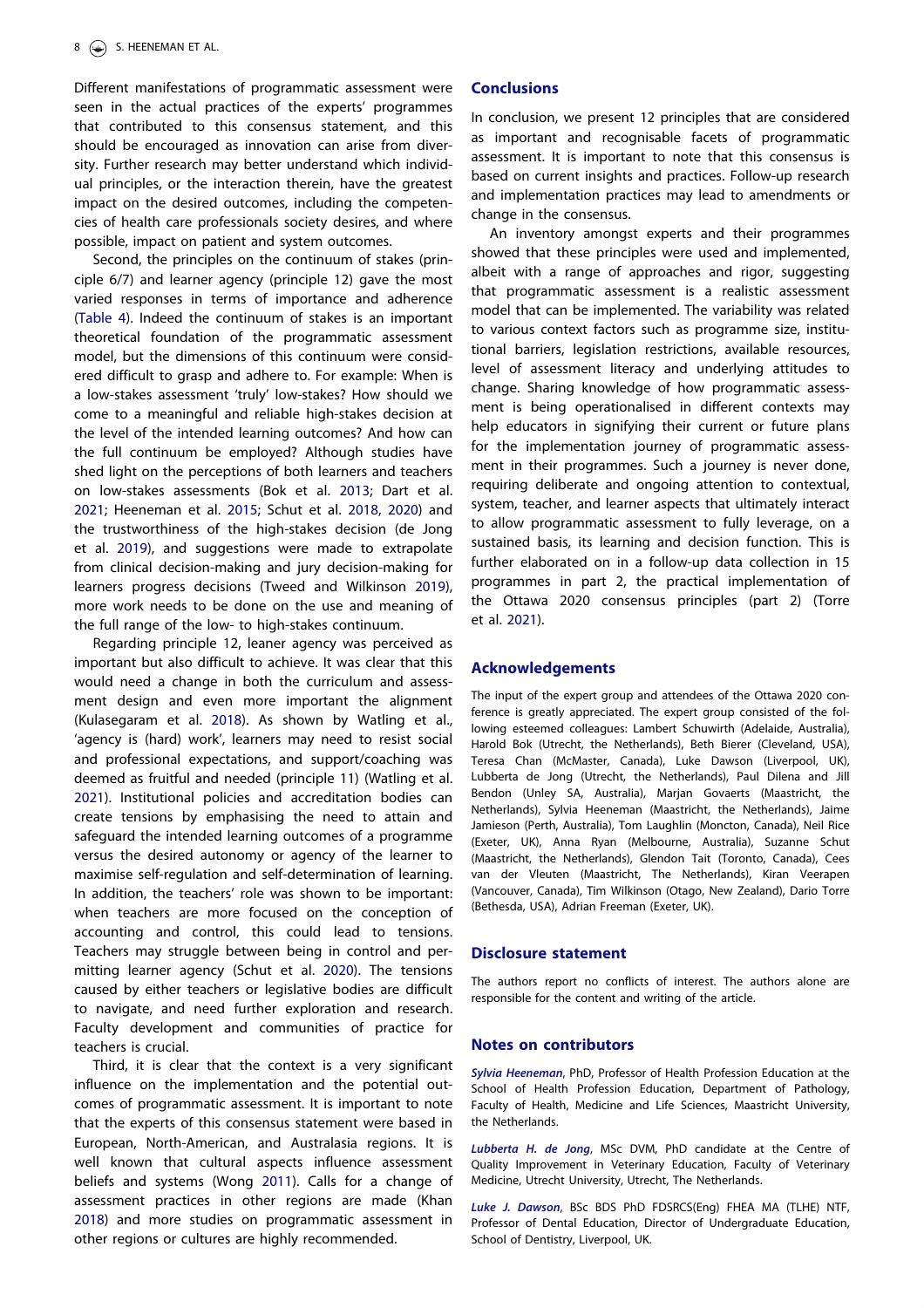Tim J. Wilkinson, MB ChB MD PhD(Otago) M Clin Ed(UNSW) FRACP FRCP(London) FANZAHPE, Director of the University of Otago MBChB programme, Education unit, University of Otago, Christchurch, New Zealand.

Anna Ryan, MBBS, PhD, Associate Professor, Director of Assessment, Department of Medical Education, Melbourne Medical School, University of Melbourne, Australia.

Glendon R. Tait, MD, MSc, Director of Student Assessment, MD Program at the University of Toronto; Associate Professor Department of Psychiatry and practices Consultation-Liaison Psychiatry with Sinai Health System, and The Wilson Centre, University of Toronto, Canada.

Neil Rice, MSc, Head of Psychometrics and Informatics, University of Exeter, College of Medicine and Health, Exeter, UK.

Dario Torre, MD, MPH, PhD, Professor of Medicine and Associate Director for Program Evaluation and Long Term Outcomes at Uniformed Services University of Health Sciences in Bethesda, Maryland, USA.

Adrian Freeman, MD, MMedSci, FRCGP, FAcadMed, Professor of Medical Education at University of Exeter Medical School, examiner for the Royal College of General Practitioners, President of the European Board of Medical Assessors and Deputy chair of the GMC Panel for Tests of Competence, University of Exeter, College of Medicine and Health, Exeter, UK.

Cees P. M. van der Vleuten, PhD, Professor of Education, Faculty of Health Medicine and Life Sciences, Maastricht University, The Netherlands.

#### **ORCID**

Tim J. Wilkinson **http://orcid.org/0000-0002-4080-4164** Neil Rice **http://orcid.org/0000-0002-9718-1316** Dario Torre **b** http://orcid.org/0000-0002-4924-4888 Cees P. M. van der Vleuten **busitste kanaal http://orcid.org/0000-0001-6802-3119** 

#### **References**

- Al Kadri H, Al-Moamary M, Van Der Vleuten C. 2009. Students' and teachers' perceptions of clinical assessment program: a qualitative study in a PBL curriculum. BMC Res Notes. 2(1):263.
- Anderson R, Demeulle L. 1998. Portfolio use in twenty-four teacher education programs. Teach Educ Quart. 25:23–31.
- Bala L, Van Der Vleuten C, Freeman A, Torre D, Heeneman S, Sam A. 2020. COVID-19 and programmatic assessment. Clin Teach. 17(4): 420–422.
- Bate F, Fyfe S, Griffiths D, Russell K, Skinner C, Tor E. 2020. Does an incremental approach to implementing programmatic assessment work? Reflections on the change process. MedEdPublish. 9(1).
- Biggs J. 1996. Enhancing teaching through constructive alignment. High Educ. 32(3):347–364.
- Bok H, Teunissen P, Favier RP, Rietbroek N, Theyse L, Brommer H, Haarhuis J, Van Beukelen P, Van Der Vleuten C, Jaarsma D. 2013. Programmatic assessment of competency-based workplace learning: when theory meets practice. BMC Med Educ. 13:123.
- Boud D, Molloy E. 2012. Rethinking models of feedback for learning: the challenge of design. Assess Eval High Educ. 2012:1–15.
- Carless D, Salter D, Yang M, Lam J. 2011. Developing sustainable feedback practices. Stud High Educ. 36(4):395–407.
- Castanelli D, Weller J, Molloy E, Bearman M. 2020. Shadow systems in assessment: how supervisors make progress decisions in practice. Adv Health Sci Educ. 25(1):131–147.
- Chan T, Sherbino J. 2015. The McMaster Modular Assessment Program (McMAP): a theoretically grounded work-based assessment system for an emergency medicine residency program. Acad Med. 90(7): 900–905.
- Cilliers F, Schuwirth L, Herman N, Adendorff H, Van Der Vleuten C. 2012a. A model of the pre-assessment learning effects of summative assessment in medical education. Adv Health Sci Educ. 17(1): 39–53.
- Cilliers F, Schuwirth L, Van Der Vleuten C. 2012b. Modelling the preassessment learning effects of assessment: evidence in the validity chain. Med Educ. 46(11):1087–1098.
- Dannefer EF, Henson L. 2007. The portfolio approach to competencybased assessment at the Cleveland Clinic Lerner College of Medicine. Acad Med. 82:493–502.
- Dannefer EF, Prayson RA. 2013. Supporting students in self-regulation: use of formative feedback and portfolios in a problem-based learning setting. Med Teach. 35:1–6.
- Dart J, Twohig C, Anderson A, Bryce A, Collins J, Gibson S, Kleve S, Porter J, Volders E, Palermo C. 2021. The value of programmatic assessment in supporting educators and students to succeed: a qualitative evaluation. J Acad Nutr Diet. DOI:10.1016/j.jand.2021.01. 013.
- Dawson L, Mason B, Balmer C, Jimmieson P. 2015. Developing professional competence using integrated technology-supported approaches: a case study in dentistry. In: Fry H, Ketteridge S, Marshall S, editors. A handbook for teaching and learning in higher education enhancing academic practice. London; New York: Routledge.
- De Jong L, Bok H, Kremer W, Van Der Vleuten C. 2019. Programmatic assessment: can we provide evidence for saturation of information? Med Teach. 41(6):678–682.
- De La Croix A, Veen M. 2018. The reflective zombie: problematizing the conceptual framework of reflection in medical education. Perspect Med Educ. 7(6):394–400.
- Driessen E, Van Tartwijk J, Govaerts M, Teunissen P, Van Der Vleuten C. 2012. The use of programmatic assessment in the clinical workplace: a Maastricht case report. Med Teach. 34(3):226–231.
- Duitsman ME, Fluit CRMG, van Alfen-van der Velden JAEM, de Visser M, Ten Kate-Booij M, Dolmans DHJM, Jaarsma DADC, de Graaf J. 2019. Design and evaluation of a clinical competency committee. Perspect Med Educ. 8(1):1–8.
- Ellaway R, Chou C, Kalet A. 2018. Situating remediation: accommodating success and failure in medical education systems. Acad Med. 93(3):391–398.
- Frambach J, Driessen E, Chan L, Van Der Vleuten C. 2012. Rethinking the globalisation of problem-based learning: how culture challenges self-directed learning. Med Educ. 46(8):738–747.
- Frank JR, Snell LS, Cate OT, Holmboe ES, Carraccio C, Swing SR, Harris P, Glasgow NJ, Campbell C, Dath D, et al. 2010. Competency-based medical education: theory to practice. Med Teach. 32(8):638–645.
- Freeman A, Ricketts C. 2010. Choosing and designing knowledge assessments: experience at a new medical school. Med Teach. 32(7): 578–581.
- Friedman Ben David M, Davis MH, Harden RM, Howie PW, Ker J, Pippard MJ. 2001. AMEE Medical Education Guide No. 24: portfolios as a method of student assessment. Med Teach. 23(6):535–551.
- Govaerts M, Van Der Vleuten C. 2013. Validity in work-based assessment: expanding our horizons. Med Educ. 47(12):1164–1174.
- Harrison CJ, Konings KD, Molyneux A, Schuwirth L, Wass V, Van Der Vleuten C. 2013. Web-based feedback after summative assessment: how do students engage? Med Educ. 47(7):734–744.
- Harrison C, Könings K, Schuwirth L, Wass V, Van Der Vleuten C. 2015. Barriers to the uptake and use of feedback in the context of summative assessment. Adv Health Sci Educ. 20(1):229–245.
- Hauer K, Cate O, Boscardin C, Iobst W, Holmboe E, Chesluk B, Baron R, O'Sullivan P. 2016. Ensuring resident competence: a narrative review of the literature on group decision making to inform the work of clinical competency committees. J Grad Med Educ. 8(2): 156–164.
- Heeneman S, De Grave W. 2017. Tensions in mentoring medical students toward self-directed and reflective learning in a longitudinal portfolio-based mentoring system – an activity theory analysis. Med Teach. 39(4):368–376.
- Heeneman S, Oudkerk Pool A, Schuwirth L, Van Der Vleuten C, Driessen E. 2015. The impact of programmatic assessment on student learning: theory versus practice. Med Educ. 49(5):487–498.
- Jamieson J, Hay M, Gibson S, Palermo C. 2021. Implementing programmatic assessment transforms supervisor attitudes: an explanatory sequential mixed methods study. Med Teach. 43:1–9.
- Jamieson J, Jenkins G, Beatty S, Palermo C. 2017. Designing programmes of assessment: a participatory approach. Med Teach. 39(11):1182–1188.